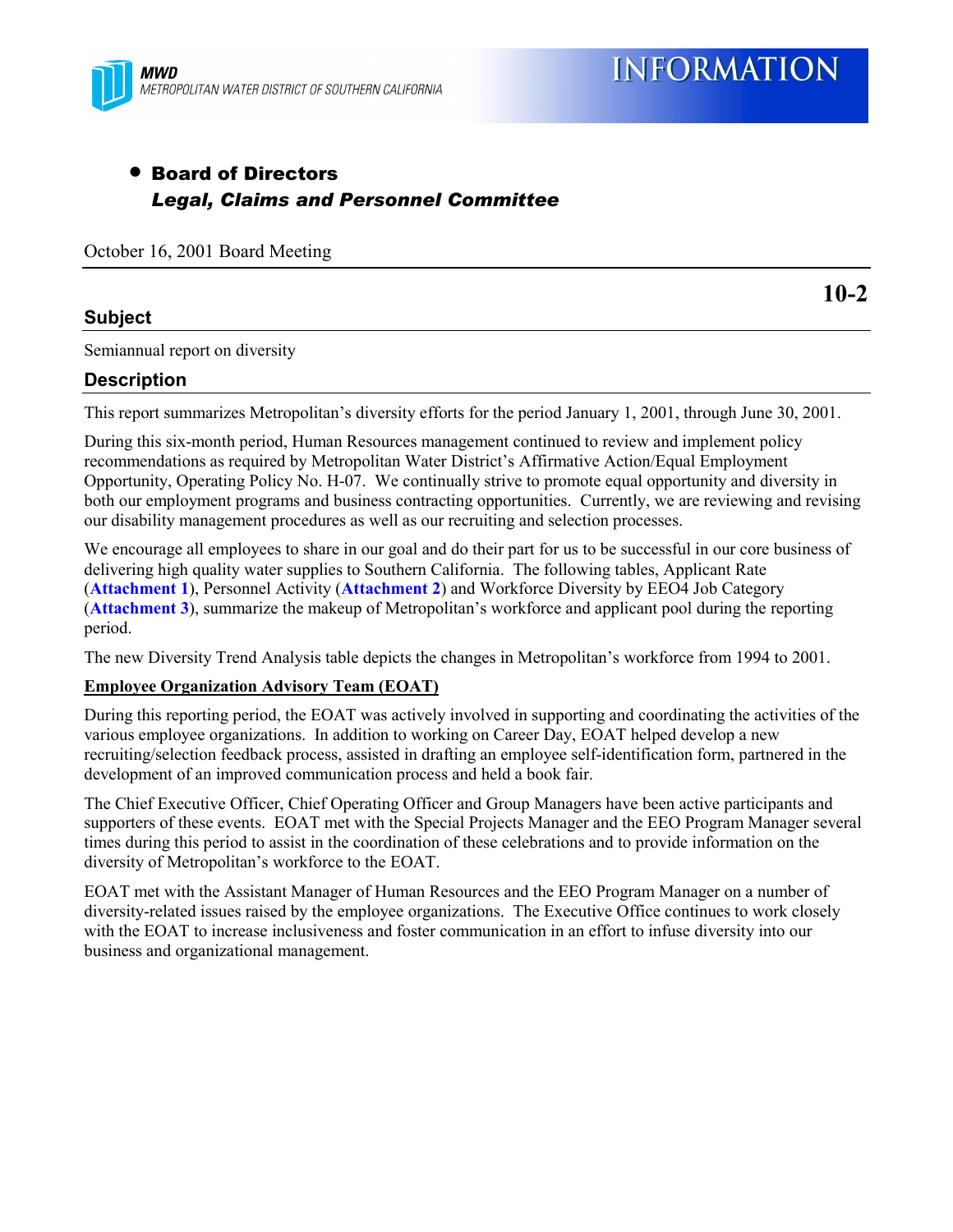|                        | $12 - 08 - 00$ |            | $6 - 30 - 01$                          |            |
|------------------------|----------------|------------|----------------------------------------|------------|
| Category               | <b>Number</b>  | Percentage | <b>Number</b>                          | Percentage |
| <b>Total</b>           | 1,719          |            | 1,704 (includes 4)<br>unknown by race) |            |
| White                  | 1,041          | 60.6%      | 1,013                                  | 59.4%      |
| <b>Black</b>           | <b>150</b>     | $8.7\%$    | 151                                    | 8.9%       |
| <b>Hispanic</b>        | 286            | $16.6\%$   | 293                                    | $17.2\%$   |
| Asian                  | 224            | 13.0%      | 226                                    | 13.3%      |
| <b>Native American</b> | 18             | $1.0\%$    | 17                                     | $1.0\%$    |
| <b>Total Minority</b>  | 678            | 39.4%      | 687                                    | 40.3%      |
| <b>Males</b>           | 1,291          | 72.8%      | 1,267                                  | 74.4%      |
| <b>Females</b>         | 428            | 24.9%      | 437                                    | 25.6%      |

## **Metropolitan Workforce Comparison 12-8-2000 vs. 6-30-2001**

During the past six months we experienced an increase in most of the protected class representation in our fulltime workforce.

## **Diversity Analysis**

#### **Applicants**

Metropolitan processed a total of 1,687 applications of which 789 (46.8 percent) of the applicants identified themselves as members of minority groups. Females accounted for 606 (35.9 percent) of the applicants and whites for 898 (53.2 percent).

|     | White |     | Black |     | <b>Hispanic</b> | Asian |     | <b>Native</b><br>American |  | <b>Total</b><br><b>Minority</b> | <b>Females</b> | <b>Males</b> |
|-----|-------|-----|-------|-----|-----------------|-------|-----|---------------------------|--|---------------------------------|----------------|--------------|
| M   | ᠇     | М   | Ē     | М   | ᠇               | М     |     | М                         |  |                                 |                |              |
| 609 | 289   | 104 | 105   | 205 | 106             | 157   | 104 |                           |  | 789                             | 606            | ,081         |

## **New Hires**

Metropolitan had a total of 36 new hires during this period. Of those hired, 28 (77.8 percent) were minorities, eight (22.2 percent) were white and 19 (52.8 percent) were female.

| White |   | <b>Black</b> |   | <b>Hispanic</b> |   |   | Asian | <b>Native</b> |  | <b>Total</b><br><b>Minority</b> | <b>Females</b> | <b>Males</b> |
|-------|---|--------------|---|-----------------|---|---|-------|---------------|--|---------------------------------|----------------|--------------|
| M     | Е | М            | F | М               | Е | М | F     | American<br>М |  |                                 |                |              |
|       | ⌒ |              |   | $\overline{ }$  | O |   |       |               |  | 28                              | 19             |              |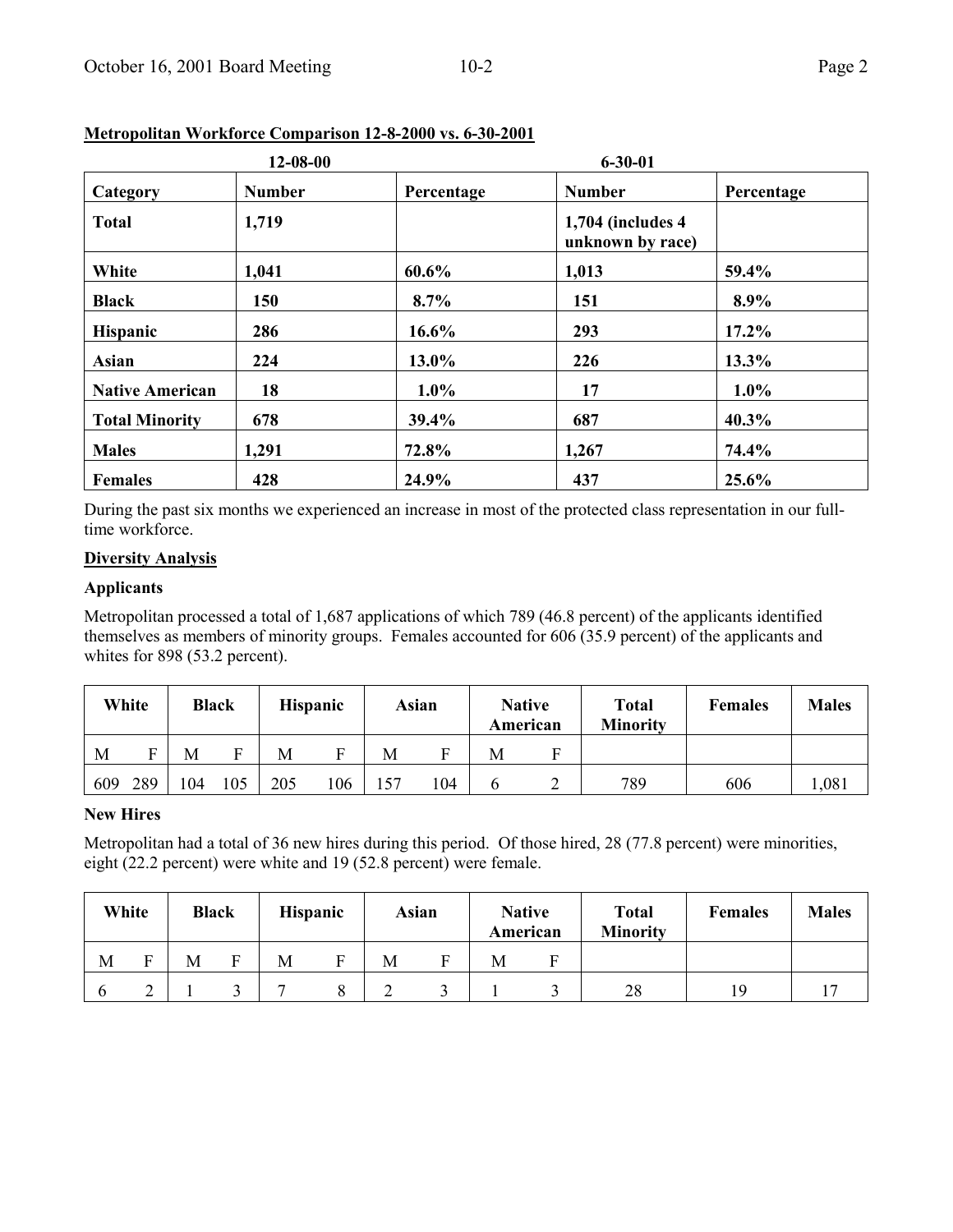## **Promotions**

A statistical analysis of personnel activities for the period reflects a total of 51 promotions. Twenty-two positions (43.1 percent) were awarded to minorities, 29 positions (56.9 percent) to whites and 20 positions (39.2 percent) to females.

| White |          | <b>Black</b> |   | <b>Hispanic</b> |   |   | Asian | <b>Native</b>      |  | <b>Total</b><br><b>Minority</b> | <b>Females</b> | <b>Males</b> |
|-------|----------|--------------|---|-----------------|---|---|-------|--------------------|--|---------------------------------|----------------|--------------|
| М     | Ē        | М            | Е | М               | Ð | М |       | American<br>М<br>н |  |                                 |                |              |
| ∠ ⊥   | $\Omega$ |              |   |                 |   |   |       |                    |  | 22                              | 20             |              |

## **Retired/Separated**

Fifty-nine employees retired/separated from Metropolitan during this period. Of those who left Metropolitan employment, 16 (27.1 percent) were minorities, 43 (72.9 percent) were white and 20 (33.9 percent) were female.

|    | White | <b>Black</b> |   | <b>Hispanic</b> |   | Asian | <b>Native</b> |  | <b>Total</b><br><b>Minority</b> | <b>Females</b> | <b>Males</b> |
|----|-------|--------------|---|-----------------|---|-------|---------------|--|---------------------------------|----------------|--------------|
| M  | E     | М            | F | M               | Е | M     | American<br>M |  |                                 |                |              |
| 32 |       |              |   |                 | ∽ |       |               |  | 16                              | 20             | 39           |

## **Diversity Trend Analysis 1994 to 2001**

During the period from 1994 to 2001 Metropolitan's regular workforce declined by over 370 employees. However, due to the organization's ongoing commitment to diversity and aggressive affirmative action efforts, the representation of minorities increased by 6.1 percent and females by almost 4 percent.

|                        |               | 1994    |               | 2001     |                         |
|------------------------|---------------|---------|---------------|----------|-------------------------|
|                        | <b>Number</b> | Percent | <b>Number</b> | Percent  | $\frac{6}{9}$<br>Change |
| <b>Total Employees</b> | 2,076         |         | 1,704         |          | $-17.9%$                |
| <b>Whites</b>          | 1,365         | 65.8%   | 1,013         | 59.4%    | $-6.4\%$                |
| <b>Blacks</b>          | 118           | $7.7\%$ | 151           | 8.9%     | $+1.2\%$                |
| <b>Hispanics</b>       | 291           | 14.0%   | 293           | $17.2\%$ | $+3.2\%$                |
| <b>Asians</b>          | 233           | 11.2%   | 226           | 13.3%    | $+2.1%$                 |
| <b>American Indian</b> | 21            | $1.0\%$ | 17            | $1.0\%$  | no<br>change            |
| <b>Females</b>         | 453           | 21.8%   | 437           | $25.6\%$ | $+3.8%$                 |
| <b>Race Unknown</b>    |               |         | 4             | .023%    |                         |
| <b>Total Minority</b>  | 711           | 34.2%   | 687           | $40.3\%$ | $+6.1%$                 |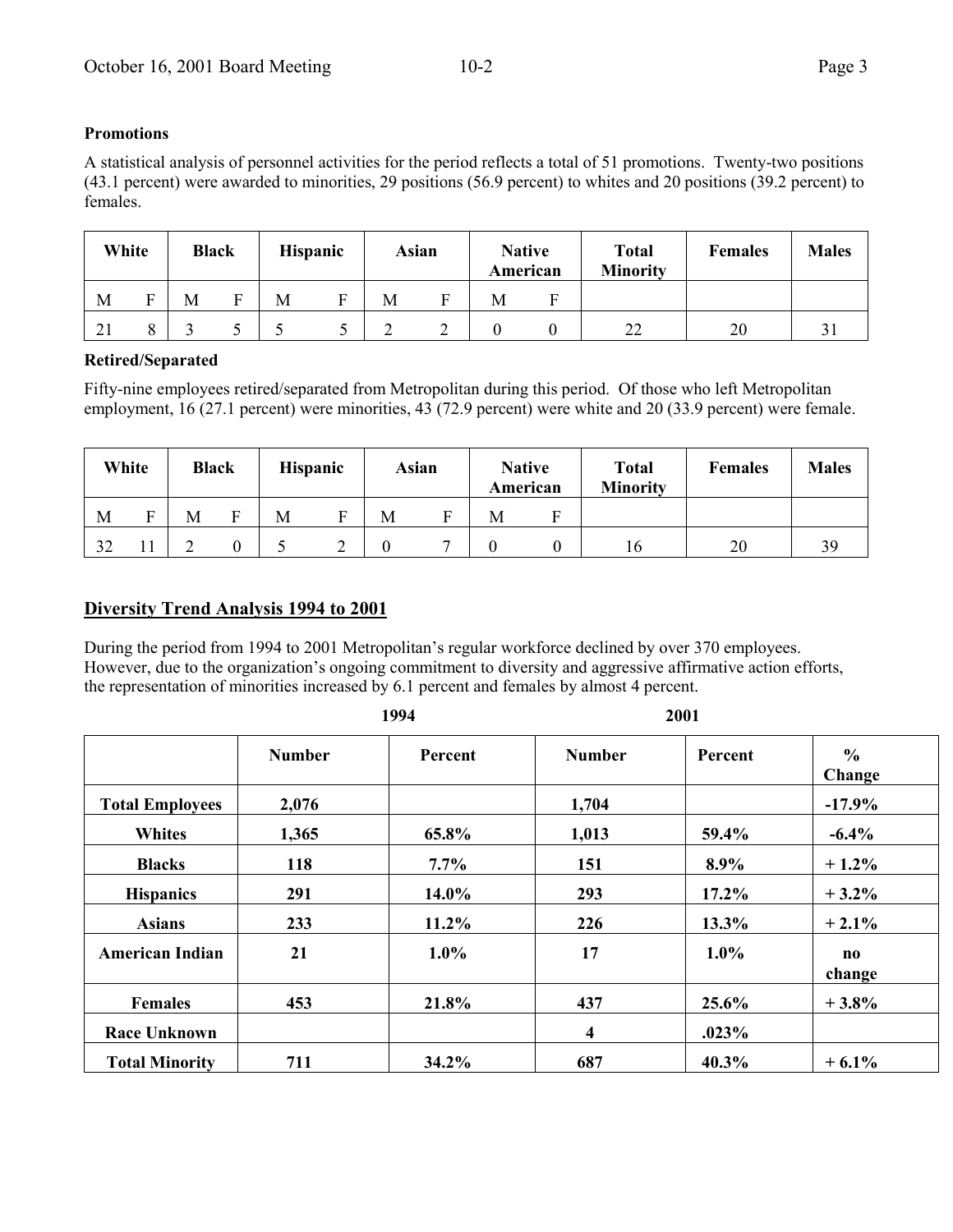### **Training**

Metropolitan provides mandatory diversity awareness training to our employees, supervisors, and managers. Course Analysis YTD (**Attachment 4**) details the number of employees who have participated in some required EEO-related training classes and seminars provided at Metropolitan. A total of 466 employees participated in the following courses:

AIDS in the Workplace - 193 Diversity Awareness - 153 Preventing Sexual Harassment - 120

## **Policy**

Metropolitan Water District Administrative Code ß 6304: Semiannual report on Affirmative Action Policy and Program. Metropolitan Water District Operating Policy No. H-07: "It is the philosophy and intent of The Metropolitan Water District of Southern California to ensure equal employment opportunity for all persons regardless of *race, gender, creed, national origin, color, disability as defined by law, disabled veterans status, Vietnam veteran status, religion, age (40 and above), medical condition as defined by law, marital status, ancestry, or sexual orientation.*"

## **Fiscal Impact**

None

Wolfe *Roy L. Wolfe*

*Manager, Corporate Resources*

9/25/2001

*Ronald R. Gastelum Chief Executive Officer*

*Date*

9/20/2001

*Date*

**Attachment 1 - Applicant Rate** 

**Attachment 2 - Personnel Activity** 

**Attachment 3 - Workforce Diversity by EEO4 Job Category** 

**Attachment 4 - Course Analysis YTD** 

BLA #1115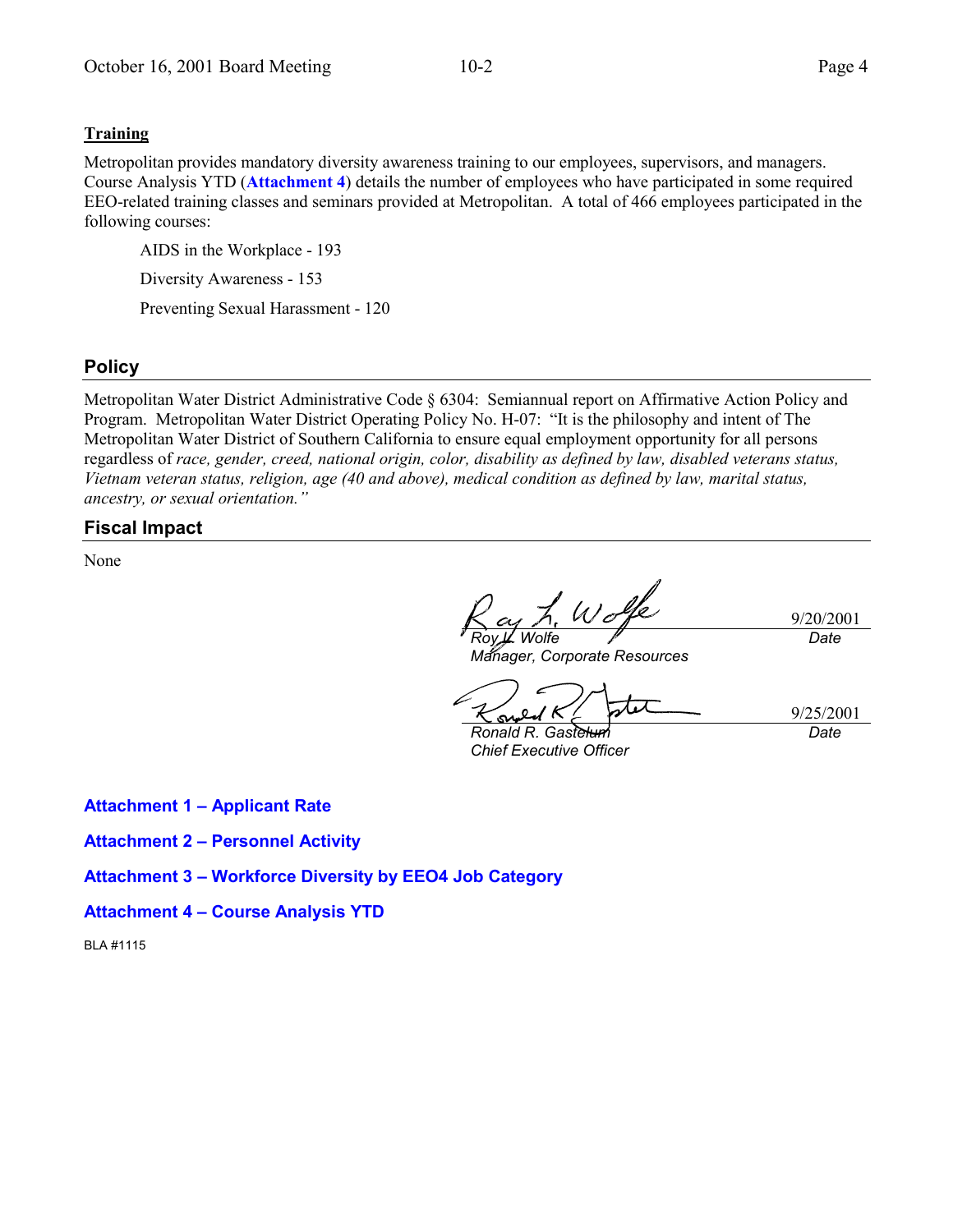

METROPOLITAN WATER DISTRICT OF SOUTHERN CALIFORNIA<br>Applicant Rates for the Period January 1, 2001 - June 30, 2001

| EEO-4                                |         | Caucasian |        |          | Black    |        |          | <b>HISPANIC</b> |        |        | <b>ASIAN</b> |        |          | NAT. AMER.   |       |        | <b>TOTALS</b> |      |
|--------------------------------------|---------|-----------|--------|----------|----------|--------|----------|-----------------|--------|--------|--------------|--------|----------|--------------|-------|--------|---------------|------|
| Category                             | м       |           |        | м        |          |        | м        | Е               |        | м      |              |        | м        |              |       | м      |               |      |
| <b>IOFFICIALS/ADMINISTRATORS</b>     | а       | 2         |        |          | <b>n</b> |        |          |                 |        |        | 0            |        | o        |              | οI    | 8      | 3             |      |
| 1% of Gender by Ethnicity            | 75.00%  | 25.00%    |        | 100.00%  | 0.00%    |        | 0.00%    | 100.00%         |        | 0.00%  | 0.00%        |        | 0.00%    | 0.00%        |       |        |               |      |
| I% of Total Applicants in Category   | 54.55%  | 18.18%    | 72.73% | 9.09%    | 0.00%    | 9.09%  | 0.00%    | 9.09%           | 9.09%  | 9.09%  | 0.00%        | 9.09%  | 0.00%    | 0.00%        | 0.00% | 72.73% | 27.27%        |      |
| <b>PROFESSIONALS</b>                 | 103     | 49        | 152    | 20       | 18       | 38     | 22       | 19              | 41     | 36     | 33           | 69     |          |              |       | 182    | 120           | 302  |
| % of Gender by Ethnicity             | 67.76%  | 32.24%    |        | 52.63%   | 47.37%   |        | 53.66%   | 46.34%          |        | 52.17% | 47.83%       |        | 50.00%   | 50.00%       |       |        |               |      |
| ∥% of Total Applicants in Category   | 34.11%  | 16.23%    | 50.33% | 6.62%    | 5.96%    | 12.58% | 7.28%    | 6.29%           | 13.58% | 11.92% | 10.93%       | 22.85% | 0.33%    | 0.33%        | 0.66% | 60.26% | 39.74%        |      |
| <b>TECHNICIANS</b>                   | 183     | 33        | 216    | 31       | 16       | 47     | 44       | 15              | 59     | 80     | 16           | 96     | $\Omega$ | n.           | ΩI    | 338    | 80            | 418  |
| % of Gender by Ethnicity             | 84.72%  | 15.28%    |        | 65.96%   | 34.04%   |        | 74.58%   | 25.42%          |        | 83.33% | 16.67%       |        | 0.00%    | 0.00%        |       |        |               |      |
| % of Total Applicants in Category    | 43.78%  | 7.89%     | 51.67% | 7.42%    | 3.83%    | 11.24% | 10.53%   | 3.59%           | 14.11% | 19.14% | 3.83%        | 22.97% | 0.00%    | 0.00%        | 0.00% | 80.86% | 19.14%        |      |
| <b>PROTECTIVE SERVICES</b>           | n       | ∩         |        | $\Omega$ |          |        | $\Omega$ | n               |        | n      | n            |        | n        | n            |       | O      | Ю.            |      |
| % of Gender by Ethnicity             | 0.00%   | 0.00%     |        | 0.00%    | 0.00%    |        | 0.00%    | 0.00%           |        | 0.00%  | 0.00%        |        | 0.00%    | 0.00%        |       |        |               |      |
| 1% of Total Applicants in Category   | 0.00%   | 0.00%     | 0.00%  | 0.00%    | 0.00%    | 0.00%  | 0.00%    | 0.00%           | 0.00%  | 0.00%  | 0.00%        | 0.00%  | 0.00%    | 0.00%        | 0.00% | 0.00%  | 0.00%         |      |
| <b>PARAPROFESSIONALS</b>             | 29      | 157       | 186    | 12       | 52       | 64     | 16       | 64              | 80     | 13     | 47           | 60     | n        |              |       | 70     | 321           | 391  |
| % of Gender by Ethnicity             | 15.59%  | 84.41%    |        | 18.75%   | 81.25%   |        | 20.00%   | 80.00%          |        | 21.67% | 78.33%       |        | 0.00%    | 100.00%      |       |        |               |      |
| % of Total Applicants in Category    | 7.42%   | 40.15%    | 47.57% | 3.07%    | 13.30%   | 16.37% | 4.09%    | 16.37%          | 20.46% | 3.32%  | 12.02%       | 15.35% | 0.00%    | 0.26%        | 0.26% | 17.90% | 82.10%        |      |
| <b>IOFFICE &amp; CLERICAL</b>        |         | 22        | 26     | э        | 15       | 18     |          |                 |        | з      |              | 10     |          |              |       | 11     | 47            | 58   |
| % of Gender by Ethnicity             | 15.38%  | 84.62%    |        | 16.67%   | 83.33%   |        | 25.00%   | 75.00%          |        | 30.00% | 70.00%       |        | 0.00%    | 0.00%        |       |        |               |      |
| % of Total Applicants in Category    | 6.90%   | 37.93%    | 44.83% | 5.17%    | 25.86%   | 31.03% | 1.72%    | 5.17%           | 6.90%  | 5.17%  | 12.07%       | 17.24% | 0.00%    | 0.00%        | 0.00% | 18.97% | 81.03%        |      |
| <b>SKILLED CRAFT WORKERS</b>         | 231     |           | 231    | 28       |          | 29     | 106      |                 | 107    | 23     |              | 24     |          | <sup>o</sup> |       | 392    | з.            | 395  |
| 1% of Gender by Ethnicity            | 100.00% | 0.00%     |        | 96.55%   | 3.45%    |        | 99.07%   | 0.93%           |        | 95.83% | 4.17%        |        | 100.00%  | 0.00%        |       |        |               |      |
| II% of Total Applicants in Category  | 58.48%  | 0.00%     | 58.48% | 7.09%    | 0.25%    | 7.34%  | 26.84%   | 0.25%           | 27.09% | 5.82%  | 0.25%        | 6.08%  | 1.01%    | 0.00%        | 1.01% | 99.24% | 0.76%         |      |
| <b>SERVICE-MAINTENANCE</b>           | 53      | 26        | 79     | 9        |          | 12     | 16       | з               | 19     |        | Λ            |        |          | n            |       | 80     | 32            | 112  |
| % of Gender by Ethnicity             | 67.09%  | 32.91%    |        | 0.00%    | 0.00%    |        | 84.21%   | 15.79%          |        | 0.00%  | 0.00%        |        | 0.00%    | 0.00%        |       |        |               |      |
| % of Total Applicants in Category    | 47.32%  | 23.21%    | 70.54% | 8.04%    | 2.68%    | 10.71% | 14.29%   | 2.68%           | 16.96% | 0.00%  | 0.00%        | 0.89%  | 0.89%    | 0.00%        | 0.89% | 71.43% | 28.57%        |      |
| <b>ETHNICITY &amp; GENDER TOTALS</b> | 609     | 289       | 898    | 104      | 105      | 209    | 205      | 106             | 311    | 157    | 104          | 261    |          |              |       | 1081   | 606           | 1687 |
| I% OF ETHNICITY & GENDER             | 36.10%  | 17.13%    | 53.23% | 6.16%    | 6.22%    | 12.39% | 12.15%   | 6.28%           | 18.44% | 9.31%  | 6.16%        | 15.47% | 0.36%    | 0.12%        | 0.47% | 64.08% | 35.92%        |      |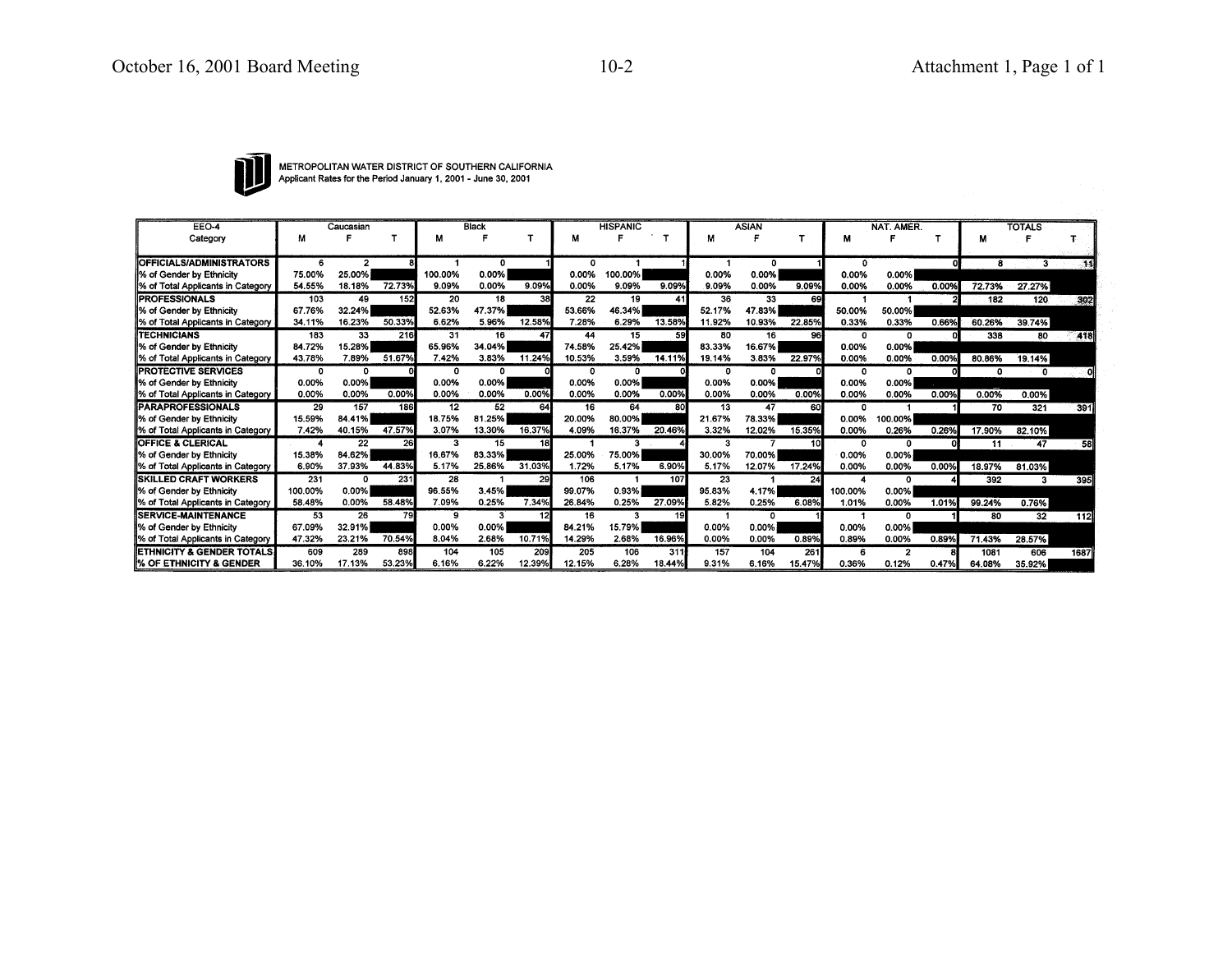No EEO-4 Reporting

 $_{\tt TOTAL}$ 

 $\mathbb{R}^d \times \mathbb{R}^d$ 

 $27$ 

 $\overline{0}$ 

13

 $\sim$  0

 $14$ 

#### For the period January 1, 2001 through June 30, 2001

| Report ID: MHR808A                                                                                                                     |                |                |                | Metropolitan Water District of Southern California<br>PERSONNEL ACTIVITY BY EEO CATEGORY - REGULAR EMPLOYEES |              |              |                |              |                |                |                |             |                   | Page No. 4<br>Run Date |             |
|----------------------------------------------------------------------------------------------------------------------------------------|----------------|----------------|----------------|--------------------------------------------------------------------------------------------------------------|--------------|--------------|----------------|--------------|----------------|----------------|----------------|-------------|-------------------|------------------------|-------------|
| 08/23/2001<br>For the period<br>through<br>11:52:28<br>Personnel Action:<br>HIR--Hire<br>HRP--New Hire - Replacement<br>Action Reason: |                |                |                |                                                                                                              |              |              |                |              |                |                |                |             |                   | Run Time               |             |
|                                                                                                                                        |                | Sex            |                | $(1)$ -White                                                                                                 |              | $(2)$ -Black |                | (3)-Hispanic |                | $(4)$ -Asian   |                |             | $(5)$ -Am. Indian | $(6) - N/A$            |             |
| EEO4 Category                                                                                                                          | Total<br>----- | М              | F              | M                                                                                                            | F            | М            | F              | м            |                | M              | F              | M           |                   | М                      | F           |
| Officials and Administrators                                                                                                           | $\mathbf{1}$   |                | 0              |                                                                                                              | 0            | 0            | $\mathbf{0}$   | 0            | $^{\circ}$     | $\mathbf 0$    | $\circ$        | $\mathbf 0$ | 0                 | 0                      | 0           |
| Professionals                                                                                                                          | 14             | 5 <sup>1</sup> | 9              | 3                                                                                                            |              | 0            | $\overline{c}$ | $\mathbf 0$  | 3              | $\mathbf{1}$   | $\overline{c}$ | $\mathbf 0$ | $\mathbf{0}$      | $\mathbf{1}$           |             |
| Technicians                                                                                                                            | $\circ$        | $\mathbf 0$    | $\mathbf 0$    | $\circ$                                                                                                      | $\circ$      | 0            | $\mathbf{0}$   | $\mathbf{0}$ | $\mathbf 0$    | $\mathsf{O}$   | $\mathbf 0$    | $\circ$     | $\mathbf 0$       | $\circ$                | $\mathbf 0$ |
| Protective Service                                                                                                                     | $\circ$        | $\Omega$       | $\mathbf 0$    | $\circ$                                                                                                      | $\circ$      | 0            | $\circ$        | 0            | $\mathbf 0$    | $\circ$        | $\mathbf 0$    | $\circ$     | $\mathbf 0$       | $\circ$                | $\mathbf 0$ |
| Paraprofessionals                                                                                                                      | 3              |                | $\overline{2}$ | $\circ$                                                                                                      | $\mathbf 0$  | $\mathbf 0$  | $\Omega$       | 0            | $\overline{c}$ | 1              | $\mathbf 0$    | $\mathbf 0$ | 0                 | 0                      | 0           |
| Office/Clerical                                                                                                                        | 3              | $\mathbf{0}$   | 3              | $\mathbf 0$                                                                                                  | $\mathbf{1}$ | $\circ$      |                | $\mathbf 0$  | $\mathbf{1}$   | 0              | $\mathbf 0$    | $\mathbf 0$ | 0                 | $\bf{0}$               | 0           |
| Skilled Craft                                                                                                                          |                |                | 0              |                                                                                                              | $\mathbf{0}$ | $\circ$      | 0              | $\mathbf 0$  | $\circ$        | $\mathsf{o}\,$ | $\mathbf{0}$   | $\mathbf 0$ | 0                 | $\mathbf 0$            | 0           |
| Service Maintenance                                                                                                                    | 5              | 5              | 0              | $\circ$                                                                                                      | 0            | 0            | 0              | 5            | $\circ$        | $\mathbf 0$    | $\circ$        | $\circ$     | $\mathbf 0$       | $\circ$                | 0           |

 $\begin{matrix} 0 & 0 & 0 & 0 \end{matrix}$ 

 $5\qquad \qquad 2$  $0$   $3$  $6\overline{6}$  $\overline{z}$  $\overline{\mathbf{2}}^{\mathcal{I}}$  $\circ$  $\overline{\phantom{a}}$  $5<sub>5</sub>$  $\mathbf{0}^+$  $\mathbf{1}$ 

 $\begin{array}{ccc} 0 & \hspace{1.5cm} & 0 \end{array}$ 

 $\bullet$ 

 $\circ$ 

 $\overline{0}$ 

 $\bullet$ 

 $\circ$ 

 $\bullet$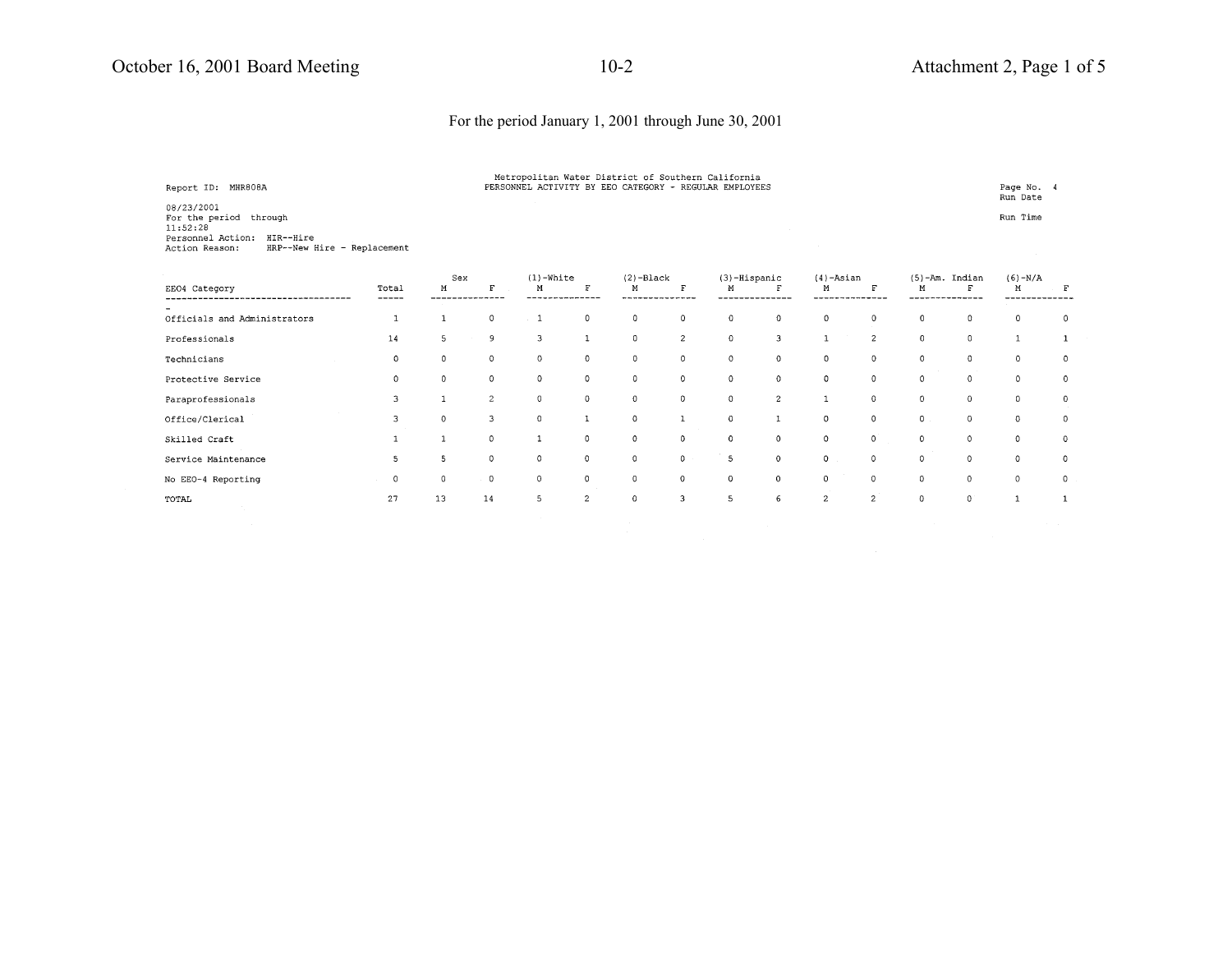# Metropolitan Water District of Southern California<br>PERSONNEL ACTIVITY BY EEO CATEGORY - REGULAR EMPLOYEES

Page No. 5 Run Date

Run Time

08/23/2001 For the period through  $11:52:28$ Personnel Action: HIR--Hire Action Reason: NPS--New Position

Report ID: MHR808A

|                              |                | Sex            |                | $(1)$ -White |              | $(2)$ -Black |              | $(3)$ -Hispanic |                | $(4)$ -Asian   |             |              | $(5)$ -Am. Indian | $(6) - N/A$ |                |
|------------------------------|----------------|----------------|----------------|--------------|--------------|--------------|--------------|-----------------|----------------|----------------|-------------|--------------|-------------------|-------------|----------------|
| EEO4 Category                | Total<br>----- | M              |                | M            | R            | M            | Ð            | м               |                | M              | F           | М            |                   | M           |                |
|                              |                |                |                |              |              | $\circ$      | $\circ$      |                 |                |                |             |              |                   |             | $^{\circ}$     |
| Officials and Administrators | 0              |                |                |              | $\mathbf 0$  |              |              | $\circ$         | $\mathbf 0$    | $\circ$        | 0           | $\circ$      | 0                 | 0           |                |
| Professionals                |                | $\overline{c}$ |                |              | $\mathbf 0$  |              | $\circ$      | $\circ$         | $\circ$        | $\circ$        | $\mathbf 0$ | $\circ$      | $\circ$           | $\circ$     |                |
| Technicians                  |                |                |                |              | $\Omega$     | $\mathbf 0$  | $\mathbf{0}$ | $\circ$         | $\circ$        | 0              | $\mathbf 0$ | $\circ$      | $\mathbf 0$       | $\mathbf 0$ | 0              |
| Protective Service           |                |                | $\Omega$       | $\Omega$     | $\mathbf{0}$ | $\mathbf 0$  | $\mathbf 0$  | $\mathbf{0}$    | $\circ$        | 0              | $\mathbf 0$ | 0            | 0                 | $\mathbf 0$ | 0              |
| Paraprofessionals            |                |                |                | $\Omega$     | $\Omega$     | $\mathbf 0$  | $\mathbf 0$  | $\mathbf 0$     |                | $\circ$        | $\mathbf 0$ | 0            | $\mathbf 0$       | $\circ$     | 0              |
| Office/Clerical              |                |                | $\overline{c}$ |              | $\Omega$     | $\mathbf 0$  | $\circ$      | $0$ .           | $\sim$ 1       | $\mathbf 0$    | $\mathbf 0$ | 0            | 0                 | $\Omega$    |                |
| Skilled Craft                |                |                | 0              | $\Omega$     | $\Omega$     | $\mathbf 0$  | 0            |                 | 0              | $\mathsf{o}\,$ | $\mathbf 0$ | 0            | $\mathbf 0$       | $\Omega$    | 0              |
| Service Maintenance          |                | O              | $\Omega$       | $\Omega$     | $\Omega$     | $\circ$      | $\Omega$     | 0               | $\mathbf{0}$   | $\circ$        | $\mathbf 0$ | $\mathbf{0}$ | $\mathbf 0$       | $\Omega$    | 0              |
| No EEO-4 Reporting           |                | $\Omega$       | $\Omega$       | $\Omega$     | 0            | 0            | 0            | 0               | $\mathbf 0$    | $\circ$        | $\circ$     | $\mathbf 0$  | $\mathbf{0}$      | 0           | 0              |
| TOTAL                        |                | 3              |                |              | $\mathbf{0}$ |              | $\mathbf 0$  |                 | $\overline{2}$ | $\mathbf 0$    | $\mathbf 0$ | $\circ$      | $\mathbf 0$       | $\Omega$    | $\overline{c}$ |
|                              |                |                |                |              |              |              |              |                 |                |                |             |              |                   |             |                |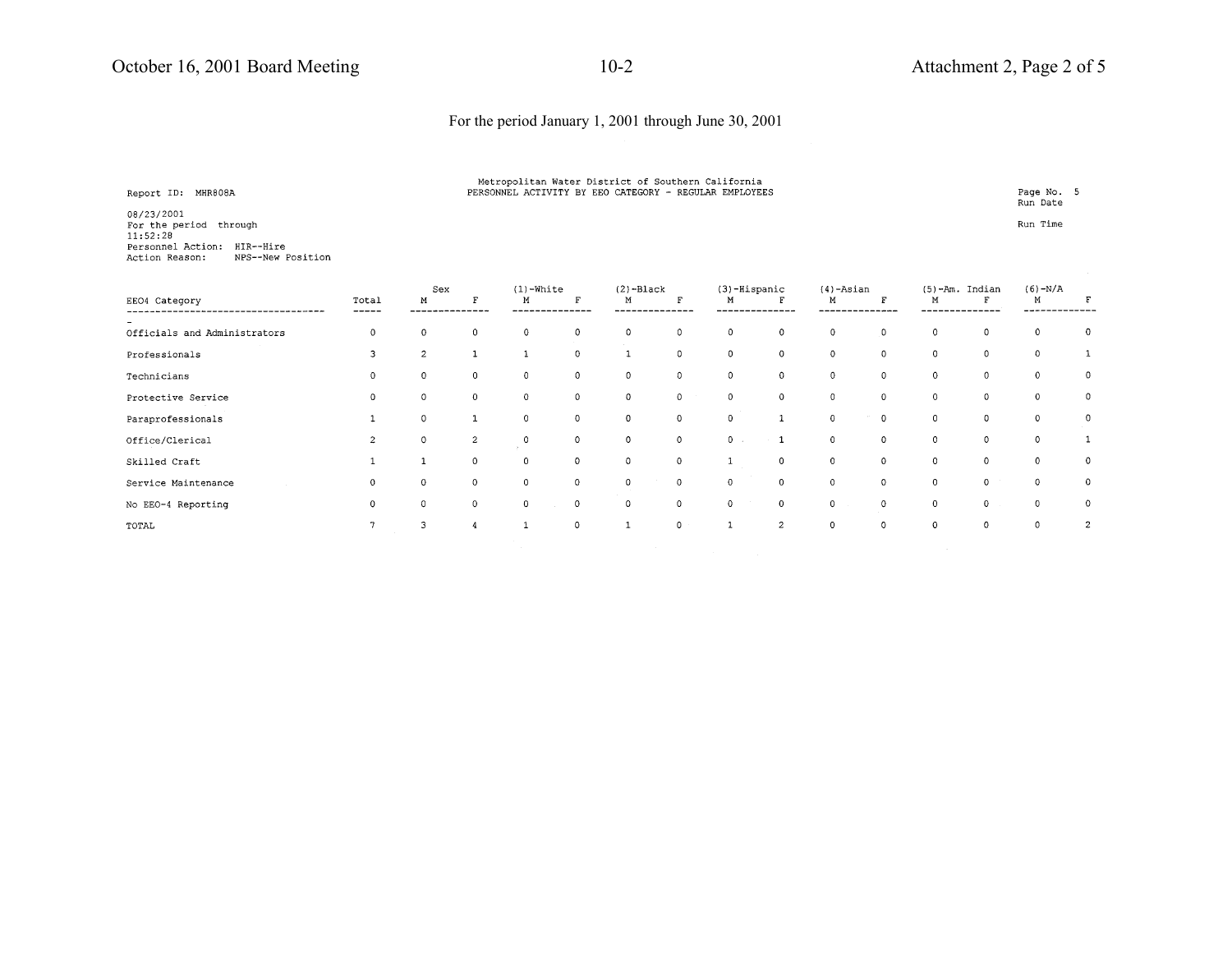Metropolitan Water District of Southern California<br>PERSONNEL ACTIVITY BY EEO CATEGORY - REGULAR EMPLOYEES

Page No. 32 Run Date

Run Time

08/23/2001 For the period through<br>11:52:28 Personnel Action: REH--Rehire Action Reason: REH--Rehire

Report ID: MHR808A

|                                   |                | Sex         |              | $(1)$ -White   |              | $(2)$ -Black |             | (3)-Hispanic |             | $(4)$ -Asian |             |          | $(5)$ -Am. Indian | $(6) - N/A$ |              |
|-----------------------------------|----------------|-------------|--------------|----------------|--------------|--------------|-------------|--------------|-------------|--------------|-------------|----------|-------------------|-------------|--------------|
| EE04 Category<br>---------------- | Total<br>----- | M           |              | М              | F            | М            | F           | M            | F           | М            | F           | М        |                   | М           |              |
|                                   |                |             |              |                |              |              |             |              |             |              |             |          |                   |             |              |
| Officials and Administrators      | 0              | $\Omega$    | $\Omega$     | $\mathbf 0$    | $\mathbf 0$  | 0            | $\circ$     | $\circ$      | $\mathbf 0$ | $\mathbf 0$  | $\circ$     | 0        | $\mathbf 0$       | $^{\circ}$  | $\Omega$     |
| Professionals                     |                | $\Omega$    |              | $\mathbf 0$    | $\mathbf{0}$ | $\mathsf O$  | $\circ$     | $\circ$      | $\circ$     | $\mathbf{0}$ |             | 0        | $\mathbf 0$       | $\mathbf 0$ | $\mathbf{0}$ |
| Technicians                       | $\Omega$       | $\Omega$    | $\Omega$     | $\circ$        | $\circ$      | 0            | $\circ$     | $\mathbf{0}$ | $\mathbf 0$ | 0            | $\mathbf 0$ | 0        | $\circ$           | $\circ$     | $\mathbf 0$  |
| Protective Service                |                | $\Omega$    | $\mathbf 0$  | $\mathbf 0$    | $\mathbf 0$  | 0            | $\circ$     | $\mathbf 0$  | $\circ$     | $\circ$      | $\mathbf 0$ | $\circ$  | 0                 | $\mathbf 0$ | $\circ$      |
| Paraprofessionals                 |                | $\mathbf 0$ | 0            | $\overline{0}$ | $\mathbf 0$  | 0            | $\mathbf 0$ | $\circ$      | 0           | $\mathbf 0$  | $\circ$     | 0        | 0                 | $\circ$     | $\circ$      |
| Office/Clerical                   |                | 0           | $\mathbf 0$  | $\circ$        | $\Omega$     | $\circ$      | $\mathbf 0$ | $\mathbf 0$  | $\mathbf 0$ | $\mathbf 0$  | 0           | 0        | $\mathbf{0}$      | $\Omega$    | $\mathbf 0$  |
| Skilled Craft                     |                |             | $\mathbf{0}$ | $\circ$        | $\circ$      | $\mathbf 0$  | $\mathbb O$ | $\mathbf{1}$ | $\mathbf 0$ | $\mathbf 0$  | $\circ$     | 0        | $\mathbf{0}$      | $\mathbf 0$ | $\mathbf 0$  |
| Service Maintenance               |                |             | $\Omega$     | $\mathbf 0$    | $\mathbf 0$  | 0            | $\mathbb O$ | $\circ$      | $\circ$     | $\mathbf 0$  | $\Omega$    | $\Omega$ | $\Omega$          | $\Omega$    | 0            |
| No EEO-4 Reporting                |                |             | $0^{\circ}$  | $\overline{0}$ | $\circ$      | 0            | $\circ$     | $\mathbf 0$  | $\circ$     | $\circ$      | 0           | $\Omega$ | 0                 | $\Omega$    | $\circ$      |
| TOTAL                             |                |             |              | $\Omega$       | $\mathbf 0$  | $\mathbf 0$  | $\circ$     |              | $\circ$     |              |             | $\Omega$ | $\Omega$          | $\Omega$    | $\Omega$     |
|                                   |                |             |              |                |              |              |             |              |             |              |             |          |                   |             |              |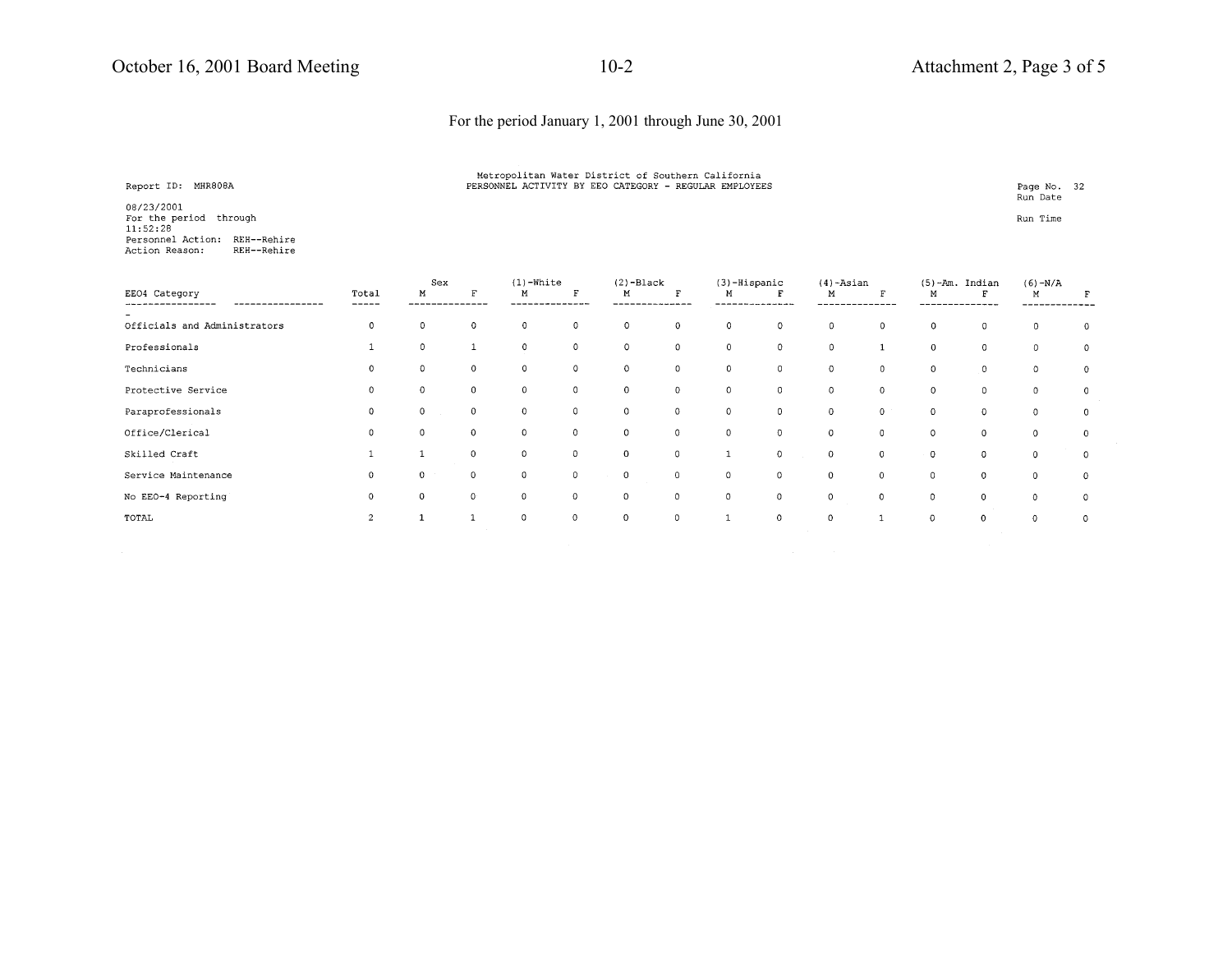| Metropolitan Water District of Southern California     |  |  |  |  |  |  |
|--------------------------------------------------------|--|--|--|--|--|--|
| PERSONNEL ACTIVITY BY EEO CATEGORY - REGULAR EMPLOYEES |  |  |  |  |  |  |

Page No. 5<br>Run Date

Run Time

08/23/2001<br>For the period through<br>13:19:51 Personnel Action: PRO--Promotion Action Reason:  $\sim$  100  $\pm$ 

Report ID: MHR808A

| EEO4 Category                | Total       | Sex<br>М       |                | $(1)$ -White<br>M |                | $(2)$ -Black<br>M | $\mathbf{F}$   | (3)-Hispanic<br>М |                | $(4)$ -Asian<br>М | F              | М           | $(5)$ -Am. Indian<br>F | $(6) - N/A$<br>M |              |
|------------------------------|-------------|----------------|----------------|-------------------|----------------|-------------------|----------------|-------------------|----------------|-------------------|----------------|-------------|------------------------|------------------|--------------|
|                              | ------      |                |                |                   |                |                   |                |                   |                |                   |                |             |                        | -------          |              |
| Officials and Administrators | 17          | 12             | $5 -$          | 11                | 3              |                   |                | $\circ$           | $\mathbf 0$    | $\mathbf 0$       |                | 0           | $\mathbf 0$            | 0                |              |
| Professionals                | 13          | 9              |                |                   | $\overline{2}$ | $\overline{2}$    | $\mathbf 0$    | $\overline{c}$    | $\overline{c}$ | ı                 | 0              | 0           | $\mathbf 0$            | $\mathbf 0$      | 0            |
| Technicians                  |             |                |                |                   |                | $\mathbf 0$       | $\mathbf 0$    | 0                 | 0              | 1                 | $\mathbf 0$    | 0           | 0                      | $\mathbf 0$      | 0            |
| Protective Service           |             | $\circ$        | 0              | $\circ$           | $\mathbf 0$    | $\circ$           | $\mathbf{0}$   | 0                 | $\mathbf 0$    | $\mathbf 0$       | $\mathbf 0$    | $\mathbf 0$ | $\mathbf 0$            | $^{\circ}$       | 0            |
| Paraprofessionals            | 8           | $\overline{c}$ | 6              |                   |                | $\circ$           | $\overline{c}$ | $\mathbf{1}$      | 2              | $\mathbf{0}$      | $\mathbf{1}$   | $\circ$     | $^{\circ}$             | $^{\circ}$       | $\mathbf{0}$ |
| Office/Clerical              |             | $\mathbf{0}$   | $\overline{2}$ | $\Omega$          | $\mathbf 0$    | $\mathbf 0$       |                | $\circ$           |                | $\Omega$          | $\circ$        | $\mathbf 0$ | 0                      | $\circ$          | 0            |
| Skilled Craft                |             | 3              | $\Omega$       | 2                 | $\mathbf{0}$   | $\circ$           | $\mathbf 0$    |                   | $\mathbf 0$    | $\mathbf 0$       | $\Omega$       | $\Omega$    | 0                      | 0                | 0            |
| Service Maintenance          |             |                | $\mathfrak{D}$ | $\Omega$          |                | $\mathbf{0}$      |                |                   | $\mathbf 0$    | $\mathbf 0$       | $\mathbf 0$    | 0           | 0                      | $\mathbf 0$      | $\mathbf 0$  |
| No EEO-4 Reporting           | $\mathbf 0$ | $\mathbf 0$    | $^{\circ}$     | $\mathbf 0$       | $\mathbf 0$    | $\mathbf 0$       | $\mathbf 0$    | $\mathsf{O}$      | 0              | 0                 | $\mathbf 0$    | $\mathbf 0$ | $\Omega$               | $\mathbf{0}$     | 0            |
| TOTAL                        | 51          | 31             | 20             | 21                | 8              | 3                 | 5              | 5                 | 5              | 2                 | $\overline{c}$ | $\Omega$    |                        | 0                | 0            |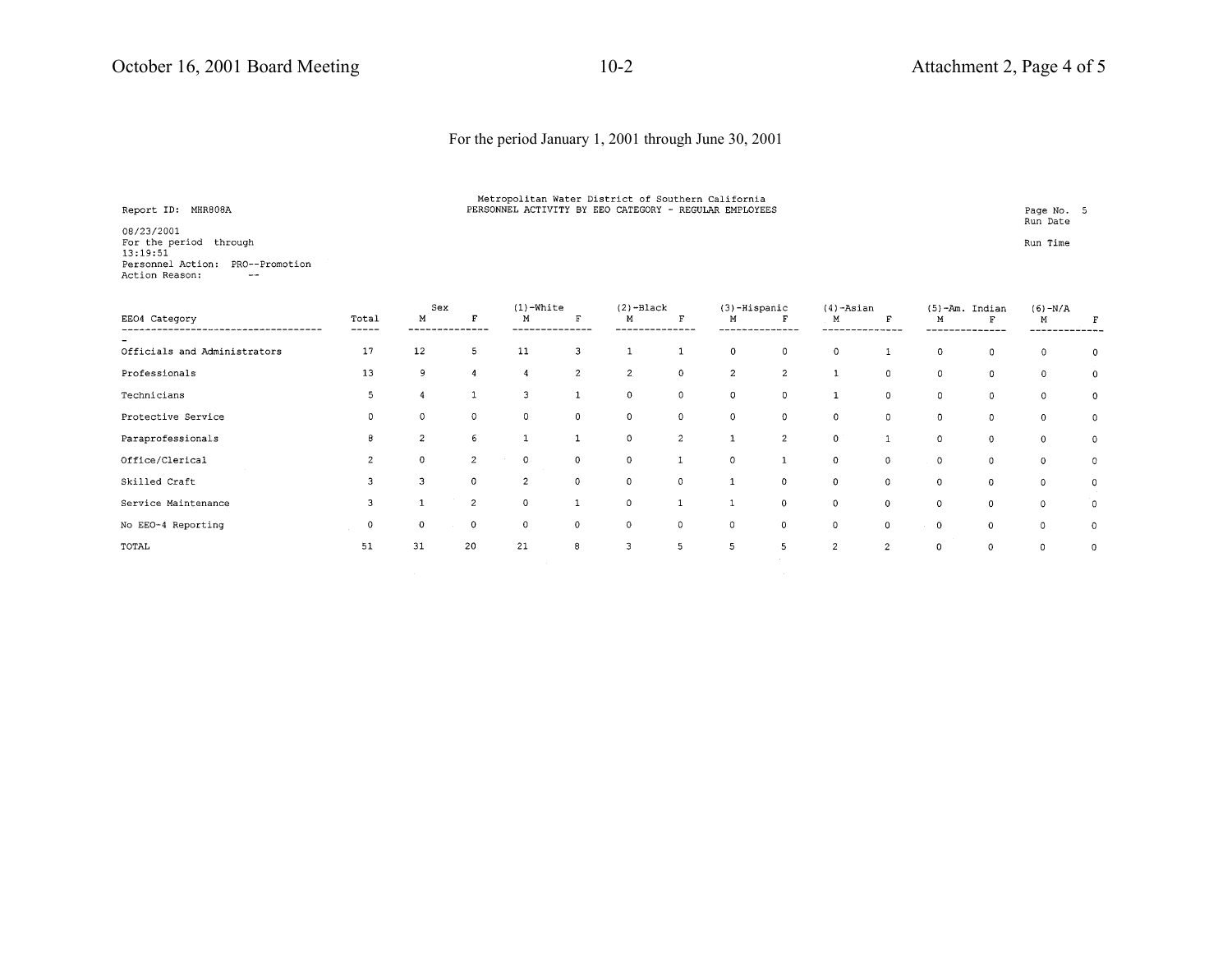| Report ID: MHR808A                                                                                  | Metropolitan Water District of Southern California<br>PERSONNEL ACTIVITY BY EEO CATEGORY - REGULAR EMPLOYEES |          |  |  |  |                      |  |  |  |  |
|-----------------------------------------------------------------------------------------------------|--------------------------------------------------------------------------------------------------------------|----------|--|--|--|----------------------|--|--|--|--|
| 08/23/2001<br>For the period through                                                                |                                                                                                              |          |  |  |  | Run Date<br>Run Time |  |  |  |  |
| 11:52:28<br>Personnel Action: POS--Position Change<br>Action Reason:<br>RTE--Retirees & Separations |                                                                                                              |          |  |  |  |                      |  |  |  |  |
|                                                                                                     |                                                                                                              | $\cdots$ |  |  |  |                      |  |  |  |  |

|                              |               | ಎರಗ         |          | $1 + 7 - 2$<br>$(2)$ -bidCK |              |                | (5) -nispanic         |                     | $(4)$ -ASI dil |              | (b)-Am. Indian |              | $(0) - N/A$ |              |              |
|------------------------------|---------------|-------------|----------|-----------------------------|--------------|----------------|-----------------------|---------------------|----------------|--------------|----------------|--------------|-------------|--------------|--------------|
| EE04 Category                | Total<br>---- | M           |          | М                           | $\mathbf{r}$ | M              | $\boldsymbol{\Sigma}$ | М                   | Е              | М            | Ð              |              | п           | M            |              |
|                              |               |             |          |                             |              |                |                       |                     |                |              |                |              |             |              |              |
| Officials and Administrators |               |             | $\Omega$ | $\mathbf{0}$                | $\mathbf 0$  | $\mathbf 0$    | 0                     | $\circ$             | $\mathbf{0}$   | 0            | $\mathbf 0$    |              | 0           | 0            | $\circ$      |
| Professionals                |               |             | $\Omega$ | 0                           | $\circ$      | 0              | $\circ$               | $\circ$             | 0              | $\mathbf 0$  | $\mathbf{0}$   | 0            | 0           | $\circ$      | $\mathbf{0}$ |
| Technicians                  | $\Omega$      | $\Omega$    | 0        | 0                           | $\circ$      | 0              | 0                     | 0                   | $\overline{0}$ | $\circ$      | $\mathbf{0}$   | $\mathbf{0}$ | 0           | $\Omega$     | $\mathbf 0$  |
| Protective Service           | $\Omega$      | 0           | $\Omega$ | $\mathbf 0$                 | $\circ$      | 0              | 0                     | $\mathbf 0$         | $\mathbf 0$    | $\circ$      | $\circ$        | $\mathbf 0$  | 0           | $\circ$      | $\circ$      |
| Paraprofessionals            | 0             |             |          | $^{\circ}$                  | $\circ$      | $\mathbf 0$    | 0                     | $\ddot{\mathbf{0}}$ | $\mathbf 0$    | 0            | $\mathbf 0$    | $\circ$      | 0           | $\mathbf{0}$ | $\circ$      |
| Office/Clerical              | $\Omega$      |             | 0        | $\circ$                     | $\circ$      | $\overline{0}$ | $\circ$               | $\mathbf{0}$        | $\mathbf 0$    | 0            | $\circ$        | $\circ$      | $\circ$     | $\mathbf{0}$ | $\circ$      |
| Skilled Craft                | 0             |             | $\circ$  | $\circ$                     | $\mathbf 0$  | $\mathbf 0$    | $\mathbf 0$           | $\mathbf 0$         | $\circ$        | $\mathbf{0}$ | $\mathbf{0}$   | 0            | $\circ$     | $\circ$      | $\circ$      |
| Service Maintenance          | $\mathbf 0$   | $\mathbf 0$ | 0        | $\circ$                     | $\mathbf 0$  | $\mathbf 0$    | $\mathbf 0$           | $\circ$             | $\mathbf 0$    | $\mathbf 0$  | $\Omega$       | $\mathbf 0$  | 0           | $\circ$      | $\mathbf 0$  |
| No EEO-4 Reporting           | 59            | 39          | 20       | 32                          | 11           | $\overline{c}$ | 0                     | 5                   | 2              | $\mathbf 0$  |                | 0            | 0           | 0            | $\circ$      |
| TOTAL                        | 59            | 39          | 20       | 32                          | 11           | $\overline{c}$ | 0                     | 5                   | $\overline{c}$ | $\mathbf 0$  |                | 0            | $\Omega$    | $\Omega$     | 0            |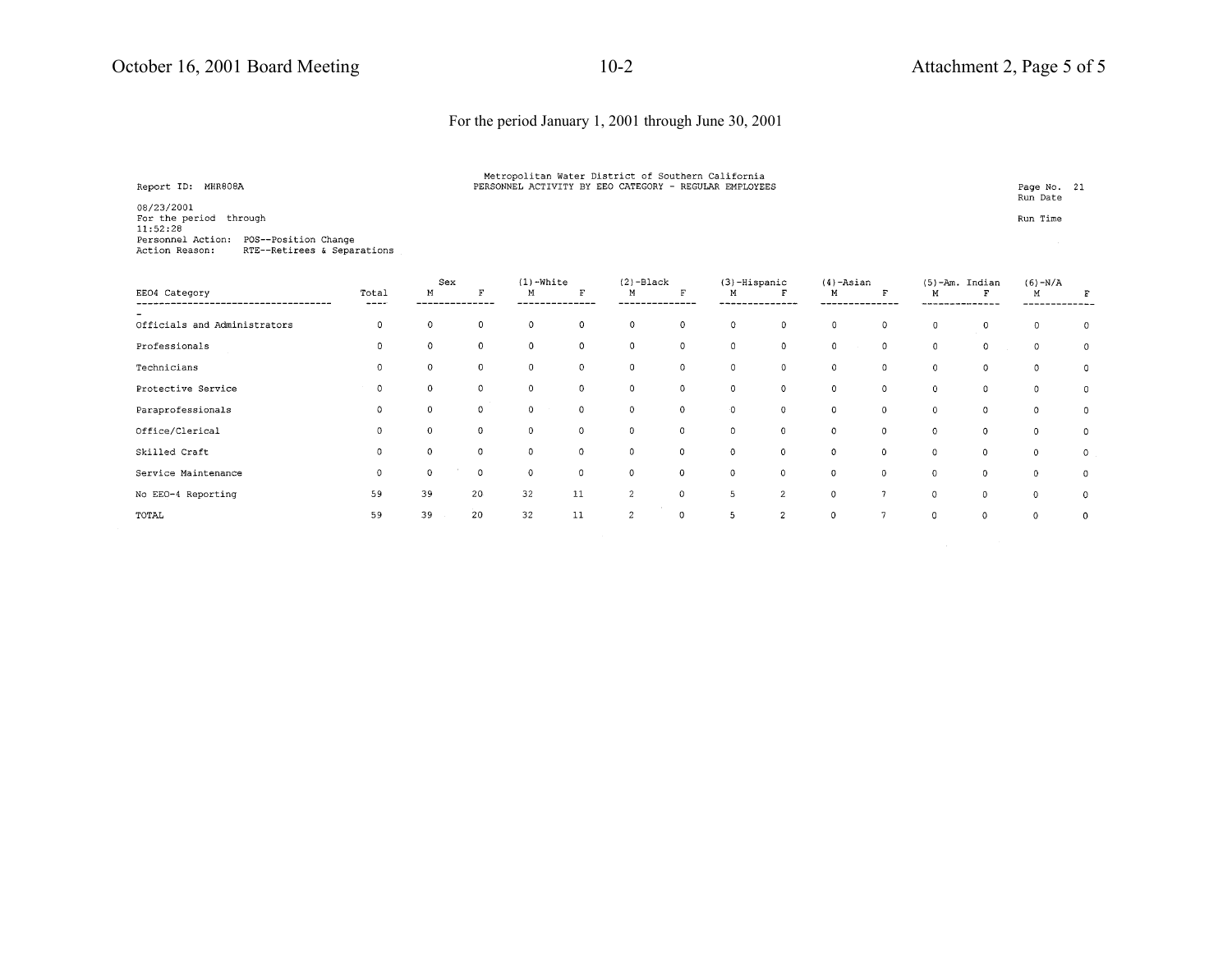## Metropolitan Water District of Southern California Total Regular Employees by EEO4 Job Category All Regular Employees As of June 30, 2001

| <b>EE04 Job Category</b>      | While  | <b>Black</b> | <b>Hispanie   Asian</b> |                 | Nat Amer | Males  | <b>Females</b> | <u>Ifolais,</u> | <b>Iotal Minority</b> |
|-------------------------------|--------|--------------|-------------------------|-----------------|----------|--------|----------------|-----------------|-----------------------|
| Officials/Administrators      | 110    | 14           | 24                      | 14              |          | 133    | 31             | 164             | 54                    |
|                               | 67.1%  | 8.5%         | 14.6%                   | 8.5%            | 1.2%     | 81.1%  | 18.9%          | 100.0%          | 32.9%                 |
| Professionals                 | 363    | 43           | 58                      | 149             |          | 417    | 201            | 618             | 252                   |
|                               | 58.7%  | 7.0%         | 9.4%                    | 24.1%           | 0.3%     | 67.5%  | 32.5%          | 100.0%          | 40.8%                 |
| <b>Technicians</b>            | 180l   | 10           | 42                      | 27              |          | 233    | 29             | 262             | 82                    |
|                               | 68.7%  | 3.8%         | 16.0%                   | 10.3%           | 1.1%     | 88.9%  | 11.1%          | 100.0%          | 31.3%                 |
| <b>Protective Services</b>    |        |              | 0                       |                 |          |        |                |                 |                       |
|                               | 100.0% | 0.0%         | 0.0%                    | 0.0%            | 0.0%     | 100.0% | 0.0%           | 100.0%          | 0.0%                  |
| Paraprofessionals             | 50     | 34           | 40                      | 19 <sub>1</sub> |          | 38     | 107            | 145             | 95                    |
|                               | 34.5%  | 23.4%        | 27.6%                   | 13.1%           | 1.4%     | 26.2%  | 73.8%          | 100.0%          | 65.5%                 |
| <b>Administrative Support</b> | 21     | 23           | 20 <sup>2</sup>         |                 |          |        | 57             | 74              | 52                    |
|                               | 28.4%  | 31.1%        | 27.0%                   | 10.8%           | 1.4%     | 23.0%  | 77.0%          | 100.0%          | 70.3%                 |
| <b>Skills Craft</b>           | 242    | 19           | 79                      |                 |          | 348    | 6              | 354             | 112                   |
|                               | 68.4%  | 5.4%         | 22.3%                   | 2.3%            | 1.7%     | 98.3%  | 1.7%           | 100.0%          | 31.6%                 |
| Service/Maintenance           | 44     |              | 30                      |                 |          | 78     | 6              | 84              | 40                    |
|                               | 52.4%  | 9.5%         | 35.7%                   | 1.2%            | 1.2%     | 92.9%  | 7.1%           | 100.0%          | 47.6%                 |
| <b>Totals</b>                 | 1013   | 151          | 293                     | 226             | 17       | 1267   | 437            | 1704            | 687                   |
|                               | 59.4%  | 8.9%         | 17.2%                   | 13.3%           | 1.0%     | 74.4%  | 25.6%          | 100.0%          | 40.3%                 |